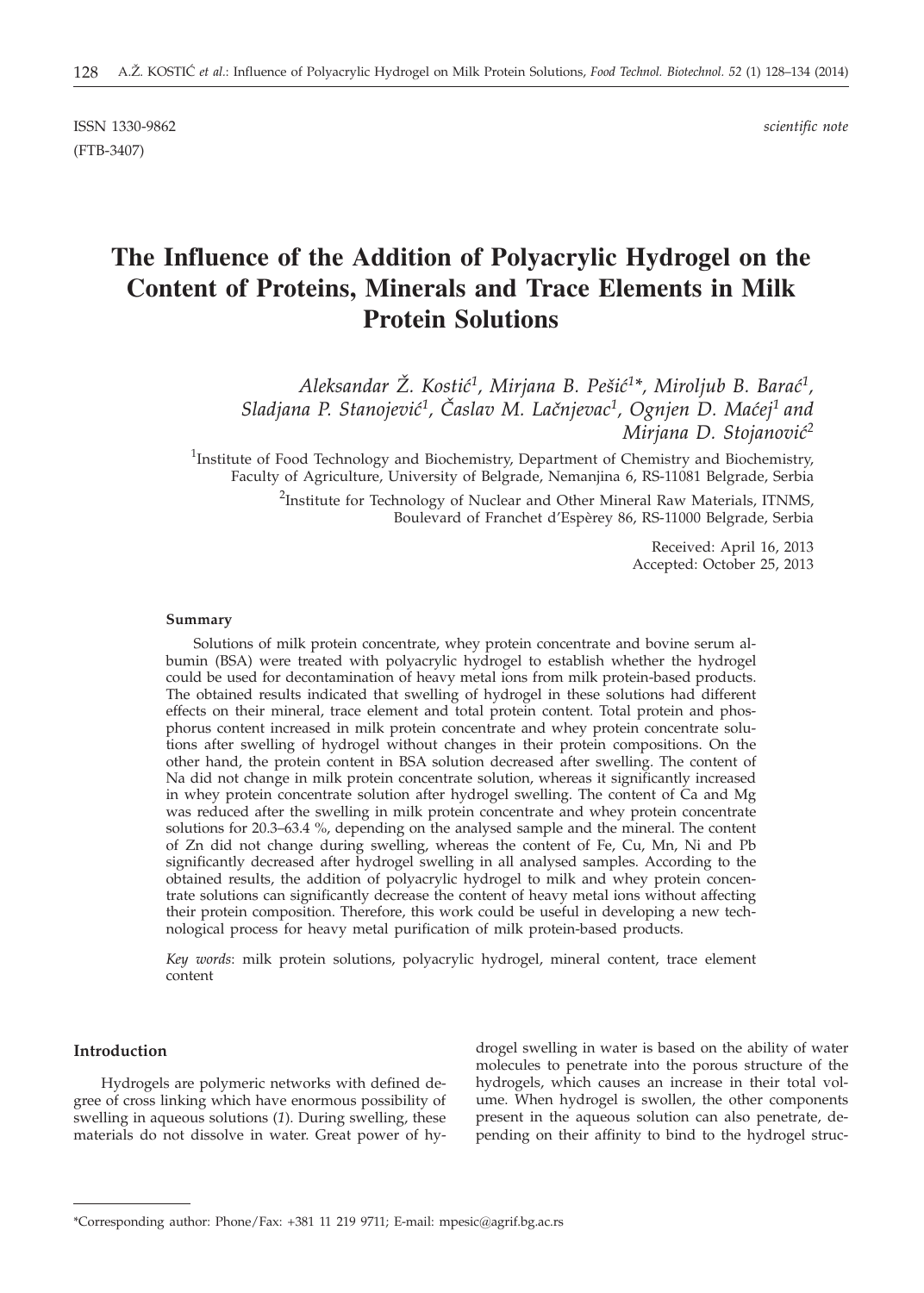ture. Previous studies have shown that hydrogels can bind different heavy metal ions:  $Pb^{2+}$  (2,3),  $Cu^{2+}$  and  $Cd^{2+}$  $(3)$  and Ni<sup>2+</sup>  $(4,5)$ . Also, these materials can interact with different biomacromolecules, such as bovine serum albumin (BSA) (*6*,*7*), lysozyme (*8*), a-lactalbumin (*9*), cytochrome C and protamines (*10*). Thanks to these and other properties such as biocompatibility, nontoxicity and hydrophility, polyacrylic hydrogels have found widespread application in the field of medicine (*11*,*12*), pharmacy (*13*), environmental protection and agriculture (*14*–*16*). Recently, there have been reports on the use of hydrogels based on natural materials for the adsorption of heavy metal ions, which could be used in the field of environmental chemistry and chemical technology. Oxidized cellulose hydrogel (*17*) and cation-induced hydrogels of cellulose (*18*) have shown a high capacity for binding metal ions such as  $Cu^{2+}$  (17,18),  $Ca^{2+}$ ,  $Zn^{2+}$ ,  $Al^{3+}$ and Fe3+ (*18*) and can be used as reusable heavy metal ion adsorbents (*17*). Also, semi-interpenetrating polymer network (SIPN) hydrogel based on chitosan and gelatin (19) was used for fast and efficient adsorption of  $Cu^{2+}$ ions, while granular alginate-based hydrogel (*20*) has been used in same way for the removal of  $Cu^{2+}$ ,  $Ni^{2+}$ ,  $Zn^{2+}$  and  $Cd^{2+}$  ions. At the same time, these types of materials can also interact with some protein molecules. For example, superabsorbent hydrogel based on starch has been used as carrier for albumin (*21*), methacrylated dextran (*22,23*) has been used for controlled release of immunoglobulin G (IgG), whereas some other derivatives of dextran have been used for adsorption of BSA (*24*).

Industrialization during last centuries resulted in heavy metal contamination of soils and water worldwide. There is evidence that vegetables and crops are able to accumulate Cd, Zn, Ni, Cu, Pb and Cr in their edible and inedible parts at various concentration levels (*25*). Furthermore, recent studies have shown that milk (*26*,*27*), baby food (*28*) and dairy products (*29*,*30*) could also be contaminated with heavy metals. Although some heavy metals such as Cu, Zn, Mn and Fe are considered as essential micronutrients and have a variety of biochemical functions in living organisms, they can be toxic when taken in excess. For example, manganese plays an important role in some neurological disorders (*31*). Toxicity and negative impact of nonessential heavy metals on human health are well documented.

Milk is one of the most abundant foods in human nutrition and is considered as an important food product for all age groups. Apart from fresh milk, cheese, yogurt and a wide range of milk protein-based products can be obtained during technological processing of milk. Milk protein concentrate, whey protein concentrate and individual milk proteins are widely used in food industries. Despite the benefits of milk and milk products as one of the major food products for infants and children, the presence of contaminants, such as heavy metals, may represent health risks. Moreover, infants and children tend to be exposed to relatively higher levels of contaminants, since they consume more food relative to their body mass compared to adults.

Taking into account that milk can be contaminated with heavy metals and their concentration and retention in milk and milk products are closely related to animal feeding, the time of the year of sample collection, envi-

ronmental conditions and manufacturing processes (*29*, *32–34*), their determination and possible decontamination are of great importance for human health, especially for children.

To the best of our knowledge, studies about the application of hydrogel for food decontamination of heavy metals are not available. For these reasons, the objective of our research is to investigate whether polyacrylic hydrogel could be used for heavy metal decontamination of milk protein products. Milk protein-based products, milk protein concentrate, whey protein concentrate and bovine serum albumin dissolved in Ultrapure water were used as model systems. The obtained results could be useful in developing new technological processes for purification of milk protein-based products.

## **Materials and Methods**

#### *Materials*

Polyacrylic hydrogel used in this investigation was synthesized by simultaneous radical polymerization reaction, following procedure described by Kostic *et al*. (*1*). *N',N*-methylenebisacrylamide was used as a cross-linking agent, while sodium persulphate and sodium thiosulphate were used as redox initiators coupled with 30 % hydrogen peroxide. The obtained gel was converted to Na+ salt (60 %) by neutralization of polyacrylic acid with a 3 % solution of sodium carbonate. Milk protein concentrate (MPC) with max. 85.5 % of protein was obtained from Ingredia (Arras Cedex, France), and whey protein concentrate (WPC) with max. 78 % of protein was supplied from DMV International (Veghel, The Netherlands). Crystallized bovine serum albumin (BSA) with 98 % of protein was obtained from Gerbu (Gerbu Biotechnik GmbH, Heidelberg, Germany). Heavy metal standards were obtained from Sigma-Aldrich Co. (St. Louis, MO, USA). All chemicals and reagents used in this study were dissolved in Ultrapure water (Ultrapure water system, v. 1.11, SG Water USA LLC, Londonderry, NH, USA).

#### *Sample preparation*

Volumes of 100 mL of 2.8 % MPC, 2.2 % WPC and 0.26 % BSA solutions were prepared by dissolving in Ultrapure water. The pH of the prepared solutions was 6.72, 6.60 and 6.92 for MPC, WPC and BSA, respectively. Sodium azide (0.02 g) was added to all solutions to prevent bacterial growth. After that, 0.1 g of dried hydrogel (xerogel) was added to the investigated solutions and left to swell for a day to reach equilibrium degree of swelling (when hydrogel does not change its mass anymore). For all experiments 5 mL of each sample were taken before and after hydrogel swelling for further analysis.

# *Determination of total nitrogen, protein and phosphorus contents*

Total nitrogen content was determined using official AOAC method 991.20 (*35*). Total protein content was calculated by multiplying total nitrogen with 6.38. Total phosphorus was established by the molybdovanadate method (*36*) from samples digested in concentrated sulphuric acid.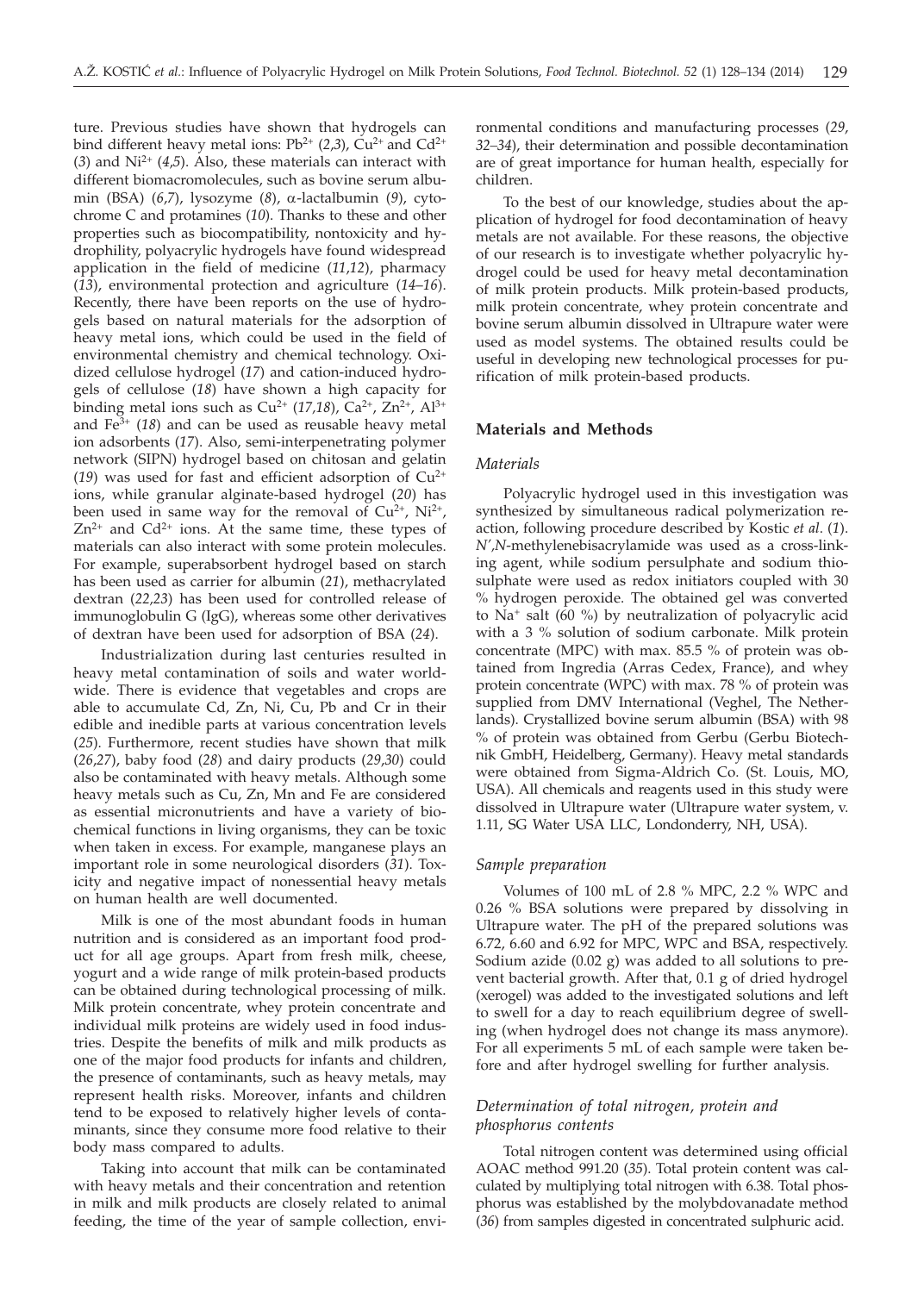# *SDS-PAGE*

SDS-PAGE was performed under reducing conditions according to the method of Fling and Gregerson (*37*). The mass per volume ratio of separating gel was 12.5 %, pH=8.85, and of stacking gel 5 %, pH=6.8. The running buffer was Tris-glycine (0.05 M Tris, 0.19 M glycine, and 0.1 % (by mass per volume) of SDS). All samples were heated in boiling water for 5 min before analysis. Aliquots of  $11 \mu L$  of investigated samples were loaded per well. The gel was run for 3 h to completion. After electrophoresis, the gel was fixed and stained for 1 h in Coomassie® Blue dye solution (0.23 %, by mass per volume, of Coomassie® Brilliant Blue R250, 3.9 %, by mass per volume, of trichloroacetic acid, 6 %, by volume, of acetic acid and 17 %, by volume, of methanol). This was followed by destaining step using destaining solution (18 %, by volume, of ethanol and 8 %, by volume, of acetic acid), and then the gel was scanned using PS scanner (HP scanner 2400, Hewlett-Packard Company, Houston, TX, USA).

## *Determination of Ca, Mg, Fe, Zn, Cu, Mn, Ni and Pb*

The content of Ca, Mg, Fe, Zn, Cu Mn, Ni and Pb was determined as described by Jones and Case (*38*) using atomic absorption spectrometer (Varian Spectra AA220 FS, Varian Inc., Palo Alto, CA, USA) in an acetylene/air flame. Briefly, a volume of 5 mL of all samples was digested with 20 mL of concentrated  $HNO<sub>3</sub>$  (Merck, Darmstadt, Germany) at 150 °C for 2 h. Samples were closed in beakers and left overnight. The next day, 3 mL of 33 % hydrogen peroxide were added to all samples and heated at 120 °C for 15 min to ensure complete dissolution and oxidation of samples. After cooling, the procedure with  $H_2O_2$  was repeated once again. After that, 2 mL of HClO4 were added to the samples and they were placed on a hot plate until white fumes of  $HClO<sub>4</sub>$  appeared. The solution was then quantitatively transferred into a volumetric flask containing Ultrapure water and diluted to 25 mL. The samples were stored in the polypropylene flasks under refrigeration until analyzed.

Standard calibration curves were used for quantitative determination. The mean recoveries of Ca, Mg, Fe, Zn, Cu, Mn, Ni and Pb were 103.8, 101.3, 98.6, 101.5, 102, 100.5, 96.1 and 95.4 %, respectively. The detection limits (in mg/L) for each metal were calculated as the standard deviation of the mean of the blank values multiplied by three (*39*) and were: Ca 0.003, Mg 0.009, Zn 0.042, Fe 0.021, Cu 0.001, Mn 0.003, Ni 0.013 and Pb 0.003. The quantification limits were obtained by multiplying the standard deviation by ten (*33*) (in mg/L): Ca 0.01, Mg 0.03, Zn 0.14, Fe 0.07, Cu 0.003, Mn 0.012, Ni 0.045 and Pb 0.01.

# *Determination of Na and K*

Na and K were determined in the samples digested in a concentrated sulphuric acid for 30 min, after which a mixture of concentrated  $H_2SO_4$  and  $HClO_4$  (in a ratio of 1:1) was added to the samples and left until they became transparent. Thereafter, the available contents of alkali metals were determined by a flame photometric method (*40*).

#### *Statistical analysis*

All experiments were made in triplicate. The obtained data were analysed using STATISTICA software v. 6.0 (*41*). The results are presented as mean values±standard deviations (S.D.). The mean values obtained for each analysed parameter before and after hydrogel swelling were compared using *t*-test at p<0.05.

# **Results and Discussion**

#### *Protein content and composition*

Total protein content in the investigated samples significantly (p<0.05) increased, by 11.06 % in MPC solution and by 14.53 % in WPC solution, but significantly decreased, by 15.38 %, in BSA solution after the treatment with polyacrylic hydrogel (Table 1). The reduction of total protein content in BSA solution after the treatment with polyacrylic hydrogel can be expected, since other authors noticed that the polyacrylic hydrogels can bind to the BSA molecules (*6*,*7*). SDS-PAGE analysis was performed to establish whether the protein composition of these solutions changes during swelling of hydrogels.

Table 1. Protein content in the investigated samples of MPC, WPC and BSA before and after hydrogel swelling

|            | Samples         | $w(\text{protein})/\%$ |  |  |
|------------|-----------------|------------------------|--|--|
| MPC.       | before swelling | $(2.26 \pm 0.10)^a$    |  |  |
|            | after swelling  | $(2.51\pm0.10)^{b}$    |  |  |
| WPC.       | before swelling | $(1.72 \pm 0.08)^a$    |  |  |
|            | after swelling  | $(1.97\pm0.08)^{b}$    |  |  |
|            | before swelling | $(0.26 \pm 0.01)^a$    |  |  |
| <b>BSA</b> | after swelling  | $(0.22 \pm 0.01)^{b}$  |  |  |
|            |                 |                        |  |  |

a,b<sub>mean values with the same superscript letters in the same</sub> column for the specific protein solutions were not significantly different at p<0.05; MPC=milk protein concentrate solution, WPC=whey protein concentrate solution, BSA=bovine serum albumin solution

The electrophoretic patterns of the investigated samples revealed that the intensity of all protein bands in MPC and WPC solutions slightly increased, but decreased in BSA solution after swelling of hydrogel (Fig. 1). This observation was also confirmed by densitograms (Fig. 2), which indicated that milk protein composition did not change after the treatment. The increase of protein content in the analysed milk and whey protein solutions after the treatment was probably caused by the absorption of water molecules by hydrogel during swelling.

The interactions between proteins and polyacrylic hydrogels could be a result of the reaction between free carboxylate groups of polyacrylic hydrogels and the oppositely charged groups of protein molecules. All major milk proteins, caseins and whey proteins, have isoelectric points below natural pH of milk (caseins at pH= 4.6 and whey proteins at pH=4.8–5.2). Since the swelling of hydrogels occurred in protein solutions at pH under isoelectric points of major milk proteins, the net charge of these proteins was negative. This could be the main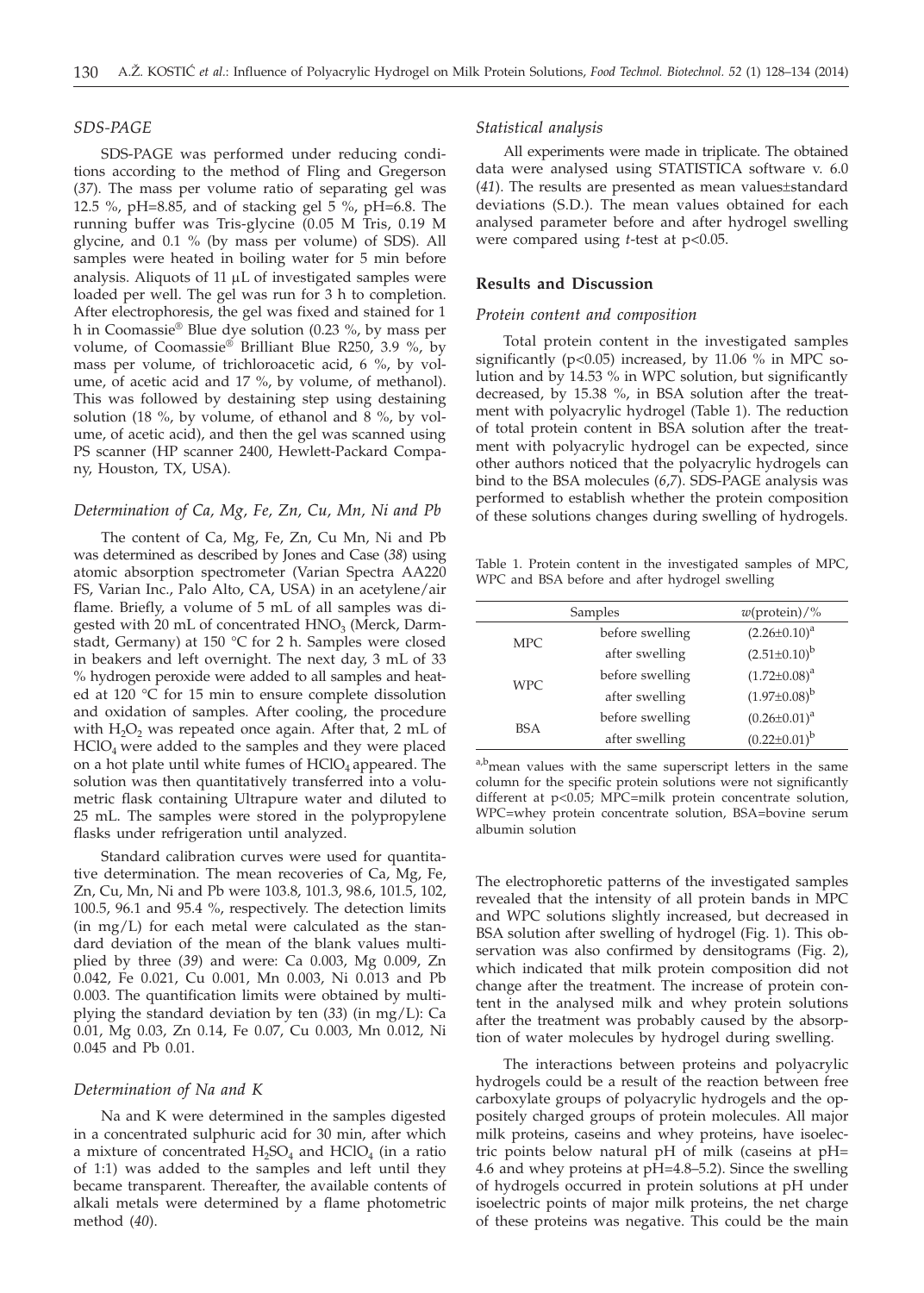

**Fig. 1.** SDS-PAGE analysis of milk protein concentrate (MPC), whey protein concentrate (WPC) and bovine serum albumin (BSA) solutions before and after swelling of polyacrylic hydrogel. Lane 1=milk protein standards, lane 2=BSA solution before swelling, lane 3=BSA solution after swelling, lane 4=WPC before swelling, lane 5=WPC after swelling, lane 6=MPC after swelling, lane 7=MPC before swelling. Lf=lactoferrin, BSA=bovine serum albumin, Ighc=immunoglobulin heavy chain,  $\alpha_s$ -CN= <sup>a</sup>s-casein, b-CN=b-casein, k-CN=k-casein, b-LGs=b-lactoglobulins,  $\alpha$ -LA= $\alpha$ -lactalbumin

reason for the results obtained in this study. The interactions of BSA molecules with hydrogels in the BSA solution could be explained by low ionic strength of this solution. It has been found that even proteins with a net negative charge may adsorb to the negatively charged hydrogels when the ionic strength of the protein solution is low (*7*). High ionic strength of MPC and WPC solutions could explain why the basic minor protein, lactoferrin, did not adsorb to hydrogel during swelling. This is very important to note because this protein is a biologically active protein (*42*).

#### *Na and K content*

Na and K content of the samples is given in Table 2. In all samples potassium was under the detection limit. Sodium content significantly increased in WPC solution after swelling of hydrogel, but no significant changes of its content were detected in the MPC solution. In BSA solution its concentration was under the detection limit. The difference in Na content in WPC solution before and after hydrogel swelling could be a consequence of two simultaneous processes: (*i*) absorption of water by the hydrogel during swelling, which concentrates Na+ ions in the solution, and (*ii*) squeezing out of Na+ ions from



**Fig. 2.** Densitometric patterns of: a) milk protein concentrate (MPC), b) whey protein concentrate (WPC), and c) bovine serum albumin (BSA) solutions before and after swelling

the hydrogel into the solution by some other ions that have a higher affinity for binding to the hydrogel. Namely, about 60 % of hydrogel was in the form of sodium salts because of its synthesis procedure (*1*).

#### *Phosphorus content*

Phosphorus content increased in all analysed solutions after hydrogel swelling. The increase was by about 57, 21 and 150 % in MPC, WPC and BSA solutions, re-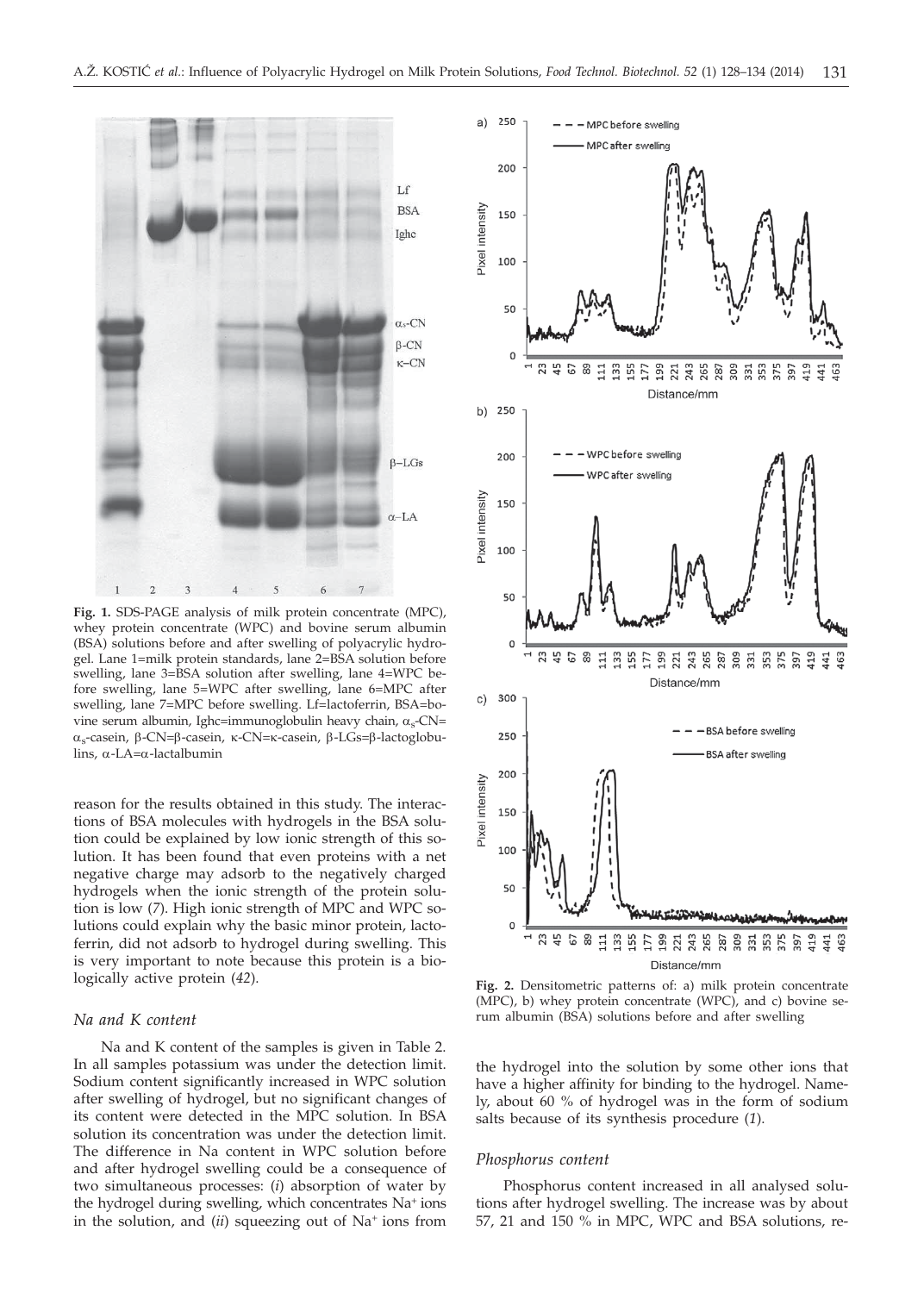| Mineral                | Milk protein<br>concentrate |                       | Uptake                   | Whey protein<br>concentrate |                       | Uptake            | Bovine serum<br>albumin |                       | Uptake            |  |  |
|------------------------|-----------------------------|-----------------------|--------------------------|-----------------------------|-----------------------|-------------------|-------------------------|-----------------------|-------------------|--|--|
|                        | before<br>swelling          | after<br>swelling     | $\frac{0}{0}$            | before<br>swelling          | after<br>swelling     | $\%$              | before<br>swelling      | after<br>swelling     | $\%$              |  |  |
| $\gamma(K)/(mg/L)$     | n.d.                        | n.d.                  |                          | n.d.                        | n.d.                  |                   | n.d.                    | n.d.                  |                   |  |  |
| $\gamma(Na)/(mg/L)$    | $(28.2 \pm 0.4)^a$          | $(27.5 \pm 1.2)^a$    | $\overline{\phantom{m}}$ | $(50.0 \pm 1.6)^a$          | $(75.8 \pm 3.0)^b$    | $\qquad \qquad -$ | n.d                     | n.d.                  |                   |  |  |
| $\gamma(P)/(mg/L)$     | $(0.84 \pm 0.04)^a$         | $(1.32 \pm 0.05)^{b}$ | $\overline{\phantom{m}}$ | $(0.43 \pm 0.02)^a$         | $(0.52 \pm 0.02)^{b}$ | $\qquad \qquad -$ | $(0.28 \pm 0.01)^a$     | $(0.70 \pm 0.02)^{b}$ |                   |  |  |
| $\gamma$ (Ca)/(mg/L)   | $(765 \pm 31)^a$            | $(476\pm14)^{b}$      | 37.8                     | $(66.1 \pm 1.7)^a$          | $(24.2 \pm 0.6)^b$    | 63.4              | n.d.                    | n.d.                  |                   |  |  |
| $\gamma(Mg)/(mg/L)$    | $(28.9 \pm 0.7)^a$          | $(20.2 \pm 0.6)^b$    | 30.1                     | $(9.18 \pm 0.25)^a$         | $(7.32 \pm 0.18)^b$   | 20.3              | n.d                     | n.d.                  |                   |  |  |
|                        | essential trace elements    |                       |                          |                             |                       |                   |                         |                       |                   |  |  |
| $\gamma$ (Zn)/(mg/L)   | $(2.27 \pm 0.10)^a$         | $(2.29 \pm 0.11)^a$   |                          | $(0.48 \pm 0.02)^a$         | $(0.45 \pm 0.02)^a$   |                   | n.d.                    | n.d.                  |                   |  |  |
| $\gamma$ (Fe)/(mg/L)   | $(0.51 \pm 0.02)$           | n.d.                  | 100                      | $(1.93 \pm 0.08)^a$         | $(1.65 \pm 0.07)^b$   | 14.5              | $(0.44\pm0.02)$         | $(0.34 \pm 0.02)$     | 22.7              |  |  |
| $\gamma$ (Cu)/(µg/L)   | $(14\pm0.5)^{a}$            | $(12\pm1)^{b}$        | 14.3                     | $(380\pm20)^a$              | $(170\pm10)^{b}$      | 55.3              | $(7.24 \pm 0.35)$       | $(3.60 \pm 0.10)$     | 50.3              |  |  |
| $\gamma(Mn)/(\mu g/L)$ | $(44\pm2)^{a}$              | $(29\pm1)^{b}$        | 34.1                     | $(82\pm3)^{a}$              | $(47\pm2)^{b}$        | 42.7              | n.d.                    | n.d.                  | $\qquad \qquad -$ |  |  |
|                        | nonessential trace elements |                       |                          |                             |                       |                   |                         |                       |                   |  |  |
| $\gamma$ (Ni)/(µg/L)   | n.d.                        | n.d.                  |                          | $(110±5)^{a}$               | $(50±3)^{b}$          | 54.5              | $(95±4)^{a}$            | $(80±4)^{b}$          | 15.8              |  |  |
| $\gamma$ (Pb)/(µg/L)   | n.d.                        | n.d.                  |                          | $(79 \pm 3)^{a}$            | $(11\pm0.1)^b$        | 86.1              | $(42\pm1)$              | n.d.                  | 100               |  |  |

Table 2. Content of minerals in protein solutions before and after swelling of hydrogel

a,bmean values with the same superscript letters in the same row for the specific protein solutions were not significantly different at p<0.05; n.d.=not detected

spectively (Table 2). In all three cases hydrogel did not absorb phosphorus, probably because it is mainly present in the solutions as a negatively charged phosphate ion, and polyacrylic hydrogel is negatively charged. The increase in the content of phosphorus in all three solutions could be the result of water adsorption by the hydrogel.

## *Ca and Mg content*

Ca content in MPC and WPC samples decreased after hydrogel swelling, whereas in BSA solution its concentration was under detection limits (Table 2). Percentage of Ca<sup>2+</sup> ion uptake by the hydrogel was 37.8 and 63.4  $\%$ in MPC and WPC solutions, respectively. On the other hand, average percentage of  $Mg^{2+}$  ion uptake by the hydrogel was in the range from 20.3 to 30.1 % in all analysed solutions. It can be concluded that hydrogel did not show great selectivity for binding these ions, which was probably affected by the ionic force of the solutions. Ionic force in MPC solution was higher than in WPC solution, and in WPC solution it was higher than in BSA solution, as the concentrations of these solutions were different and decreased in the order: MPC>WPC>BSA. There was a greater electrostatic potential difference inside and outside the hydrogel in the solution with the lower ionic force than in the solution with a higher ionic force (*43*). So, in accordance with that, the ability of ions to diffuse inside and outside of hydrogel is higher in the solution with a lower than in those with a higher ionic force.

# *Zn content*

In MPC and WPC solutions, concentration of  $Zn^{2+}$ ions did not change after hydrogel swelling (Table 2). In BSA solution, the content of zinc was under the detection limit. These results indicated that hydrogel did not bind Zn<sup>2+</sup> ions during swelling. This characteristic of polyacrylic hydrogel may be valuable, because zinc is an essential trace element (*44*).

## *Fe content*

The uptake of  $Fe^{3+}$  ions in MPC solution was 100 %. On the other hand, binding of  $Fe<sup>3+</sup>$  ions to polyacrylic hydrogel was significantly weaker in WPC and BSA solutions (Table 2). The reason for this could be the difference in the ionic force of the analysed solutions, but more likely it was due to the competition among ions present in the solutions for binding of free carboxylate groups, which are located in the polyacrylic hydrogel network. This competition occurred among all divalent and polyvalent ions. It is known that ions with smaller diameter (which easily penetrate through polymer network) or with larger electric charge (which show more electrostatic affinity to bind to hydrogel) have a greater ability to bind to hydrogels (*45*,*46*). Nevertheless, ions with higher ability to form complexes with free carboxylate ions (such as chelate complex) have also greater ability to bind to hydrogels (*47*,*48*).

# *Cu content*

Percentage of Cu<sup>2+</sup> ion uptake in MPC was lower than in WPC solution (Table 2), which was consistent with the reduction of ionic force in the WPC solution compared to the MPC solution. However, it should be noted that the initial concentration of copper ions in MPC samples was significantly lower. Also, it is possible that they compete with other ions, especially with  $Fe<sup>3+</sup>$  ions, which are completely attached to the hydrogel after swelling in MPC solution. Initial concentration of  $Cu<sup>2+</sup>$  ions in BSA solution was also low, but uptake after swelling of hy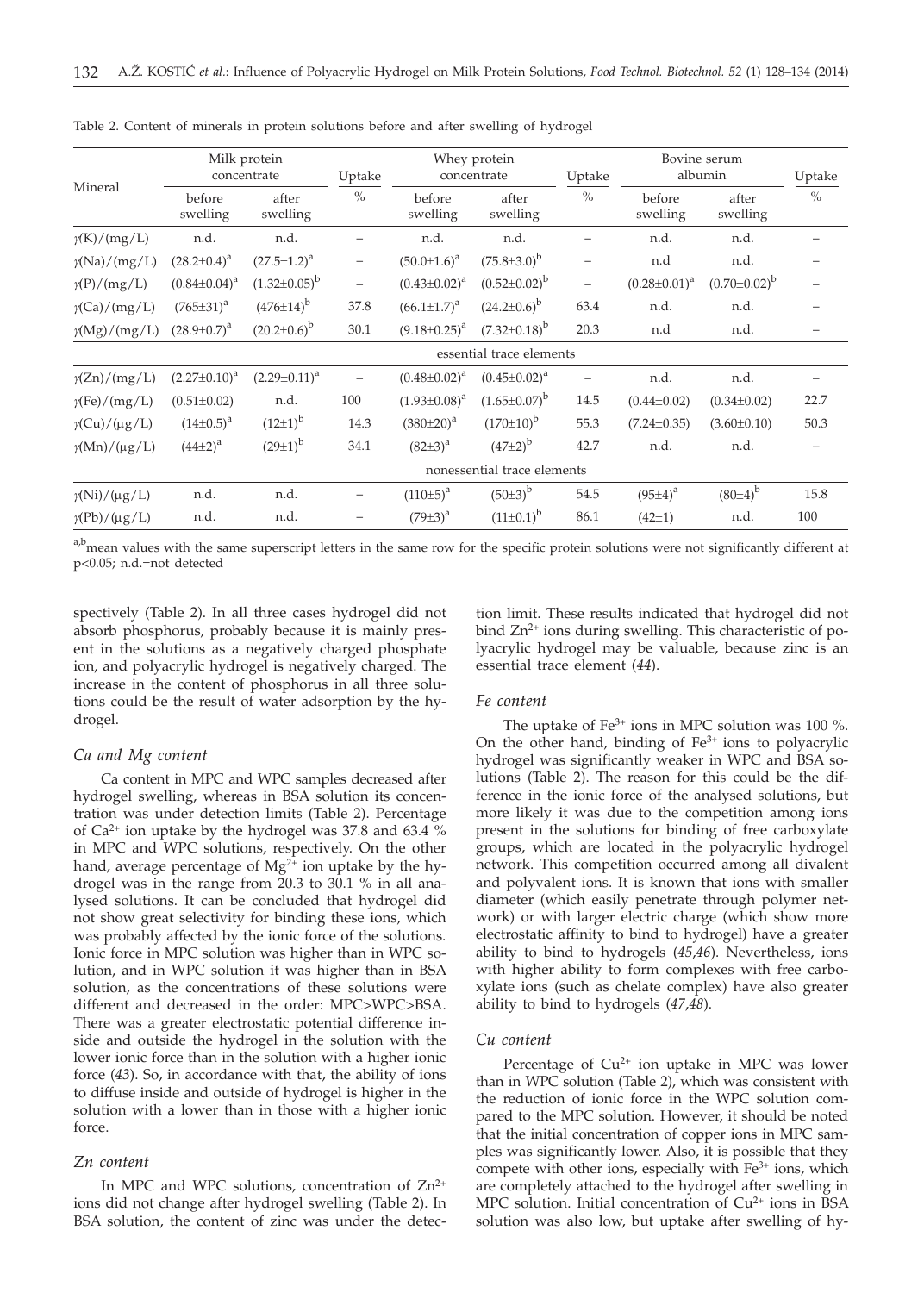drogel was 50.3 %, which shows that there is a significant preference of polyacrylic hydrogel for binding  $\tilde{Cu}^{2+}$ ions from the solutions with lower ionic force.

## *Mn content*

A reduction of manganese content in MPC and WPC solutions before and after the addition of hydrogel was noticed (Table 2). Percentage of uptake of  $Mn^{2+}$  ions was slightly higher in WPC samples than in MPC samples, which is consistent with the reduction of ionic force in WPC compared to the MPC solution. In BSA solution, Mn content was under the detection limit. The reduction of Mn content by the addition of hydrogel could be valuable, taking into account that Mn has a negative role in the development of some neurological disorders (*31*).

# *Ni and Pb content*

 $Ni<sup>2+</sup>$  and Pb<sup>2+</sup> ions were not detected in MPC samples, but their content was determined in WPC solution. They could originate from whey, because WPC used in this study was prepared by ultrafiltration process. According to literature data, ultrafiltration membrane permeability of some milk contaminants such as Pb, Cu, Zn, Fe and Mn was very low, resulting in low reduction or even increase of the level of these elements in the retentate (*29*,*49,50*). After swelling of hydrogel in WPC solution, the hydrogel bound a significant amount of nickel (54.5 %), as well as lead (86.1 %). In BSA solution, hydrogel had weak affinity for binding  $Ni^{2+}$  ions (15.8 %), but the removal of  $Pb^{2+}$  ions was complete.

# **Conclusion**

In conclusion, treatment of MPC, WPC and BSA solutions with polyacrylic hydrogel had different effects on their content of total proteins and the investigated minerals and trace elements. Total protein and phosphorus content increased in MPC and WPC solutions after the addition of hydrogel, without changing their protein compositions, whereas mineral content increased, decreased or remained unchanged, depending on the analysed solution and the mineral. The content of trace elements significantly decreased after swelling of hydrogel in all analysed protein solutions. It seems that the affinity of hydrogel for different elements probably depends on their concentration in the solutions and competition for binding sites on hydrogel. The reduction of Mg and Ca contents could represent a negative effect of the addition of hydrogel to MPC and WPC solutions, but significant reduction of the content of heavy metal ions, such as Mn, Cu, Ni and Pb, and a slight increase in the protein mass fraction in MPC and WPC solutions could be considered as a positive effect. Milk protein and whey protein concentrates are prepared mainly by ultrafiltration/diafiltration processes, which cannot effectively remove all milk contaminants. Taking into account that polyacrylic hydrogels showed high affinity to bind trace elements without any interactions with milk proteins, and with low production cost, it can be concluded that they could be used for efficient purification of milk protein-based products. However, further research is needed to test possible applications of hydrogel for removal of heavy metal ions from milk protein-based solutions.

#### *Acknowledgements*

We are grateful to the Serbian Ministry of Education and Science for providing Grant TR 31069 for this study.

## **References**

- *1.* A. Kostic, J. Jovanovic, B. Adnadjevic, A. Popovic, Comparison of the swelling kinetics of partially neutralized poly- (acrylic acid) hydrogel in distilled water and physiological solution, *J. Serb. Chem. Soc. 72* (2007) 1139–1153.
- *2.* E. Ramirez, S.G. Burillo, C. Barrera-Diaz, G. Roa, B. Bilyeu, Use of pH-sensitive polymer hydrogels in lead removal from aqueous solution, *J. Hazard. Mater. 192* (2011) 432– 439.
- 3. S. Çavuş, G. Gürdağ, K. Sözgen, M.A. Gürkaynak, The preparation and characterization of poly(acrylic acid-co-methacrylamide) gel and its use in non-competitive heavy metal removal, *Polym. Adv. Technol. 20* (2009) 165–172.
- *4.* Y. Zheng, D. Huang, A. Wang, Chitosan-*g*-poly(acrylic acid) hydrogel with crosslinked polymeric networks for  $Ni<sup>2+</sup>$  recovery, *Anal. Chim. Acta*, *687* (2011) 193–200.
- *5.* S.K. Bajpai, S. Johnson, Superabsorbent hydrogels for removal of divalent toxic ions. Part I: Synthesis and swelling characterization, *React. Funct. Polym. 62* (2005) 271–283.
- 6. M.I. Mustafaev, F. Yücel, S. Öztürk, B. Çirakoğlu, E. Bermek, Cu<sup>2+</sup>-mediated complex formation between polyacrylic acid (PAA) and bovine serum albumin, *J. Immunol. Methods*, *197* (1996) 31–37.
- *7.* O. Hollmann, T. Gutberlet, C. Czeslik, Structure and protein binding capacity of a planar PAA brush, *Langmuir*, *23* (2007) 1347–1353.
- *8.* C. Johansson, P. Hansson, M. Malmsten, Interaction between lysozyme and poly(acrylic acid) microgels, *J. Colloid Interface Sci. 316* (2007) 350–359.
- *9.* O. Hollmann, C. Czeslik, Characterization of a planar poly (acrylic acid) brush as a materials coating for controlled protein immobilization, *Langmuir*, *22* (2006) 3300–3305.
- *10.* V.A. Kabanov, V.B. Skobeleva, V.B. Rogacheva, A.B. Zezin, Sorption of proteins by slightly cross-linked polyelectrolyte hydrogels: Kinetics and mechanism, *J. Phys. Chem. B*, *108* (2004) 1485–1490.
- *11.* B.D. Ratner, A.S. Hoffman: *Hydrogels for Medical and Related Applications*, J.D. Andrade (Ed.), American Chemical Society, Washington, DC, USA (1976) pp. 1–36.
- *12.* I. Tranoudis, N. Efron, Water properties of soft contact lens materials**,** *Cont. Lens Anterior Eye*, *27* (2004) 193–208.
- *13.* N.A. Peppas, A.G. Mikos: *Hydrogels in Medicine and Pharmacy*, *Vol. 1,* N.A. Peppas (Ed.), CRC Press, Boca Raton, FL, USA (1986) pp. 2–23.
- *14.* H.A. Essaway, H.S. Ibrahim, Synthesis and characterization of poly(vinylpyrrolidone-co-methylacrylate) hydrogel for removal and recovery of heavy metal ions from wastewater, *React. Funct. Polym. 61* (2004) 421–432.
- *15.* D.R. Kioussis, P. Kofinas, Characterization of anion diffusion in polymer hydrogels used for wastewater remediation, *Polymer*, *46* (2005) 9342–9347.
- *16.* M. Teodorescu, A. Lungu, O.P. Stanescu, C. Neamtu, Preparation and properties of novel slow-release NPK agrochemical formulations based on poly(acrylic acid) hydrogels and liquid fertilizers, *Ind. Eng. Chem. Res. 48* (2009) 6527–6534.
- *17.* N. Isobe, X. Chen, U.J. Kim, S. Kimura, M. Wada, T. Saito, A. Isogai, TEMPO-oxidized cellulose hydrogel as a high- -capacity and reusable heavy metal ion adsorbent, *J. Hazard. Mater. 260* (2013) 195–201.